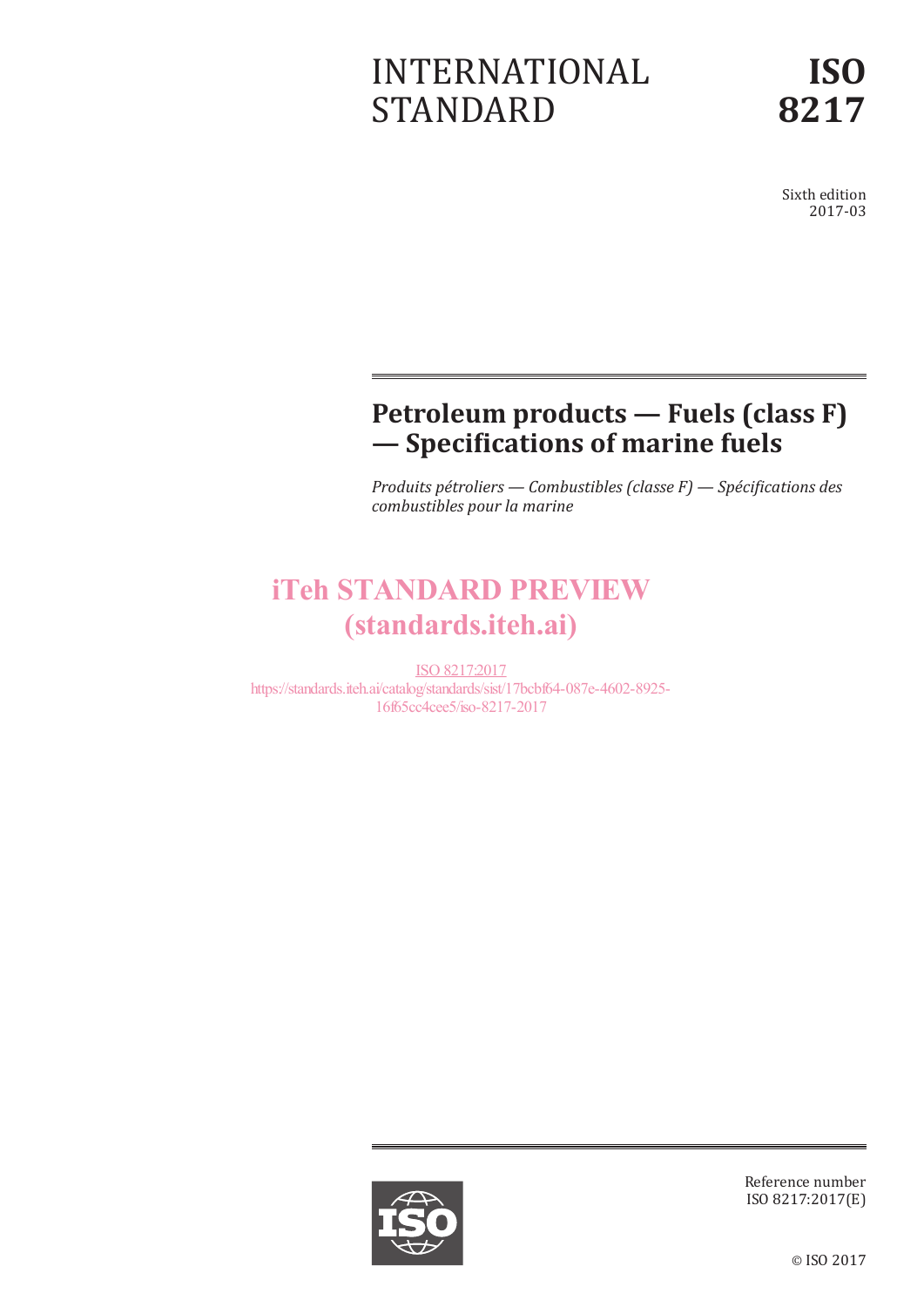# iTeh STANDARD PREVIEW (standards.iteh.ai)

ISO 8217:2017 https://standards.iteh.ai/catalog/standards/sist/17bcbf64-087e-4602-8925- 16f65cc4cee5/iso-8217-2017



#### © ISO 2017, Published in Switzerland

All rights reserved. Unless otherwise specified, no part of this publication may be reproduced or utilized otherwise in any form or by any means, electronic or mechanical, including photocopying, or posting on the internet or an intranet, without prior written permission. Permission can be requested from either ISO at the address below or ISO's member body in the country of the requester.

ISO copyright office Ch. de Blandonnet 8 • CP 401 CH-1214 Vernier, Geneva, Switzerland Tel. +41 22 749 01 11 Fax +41 22 749 09 47 copyright@iso.org www.iso.org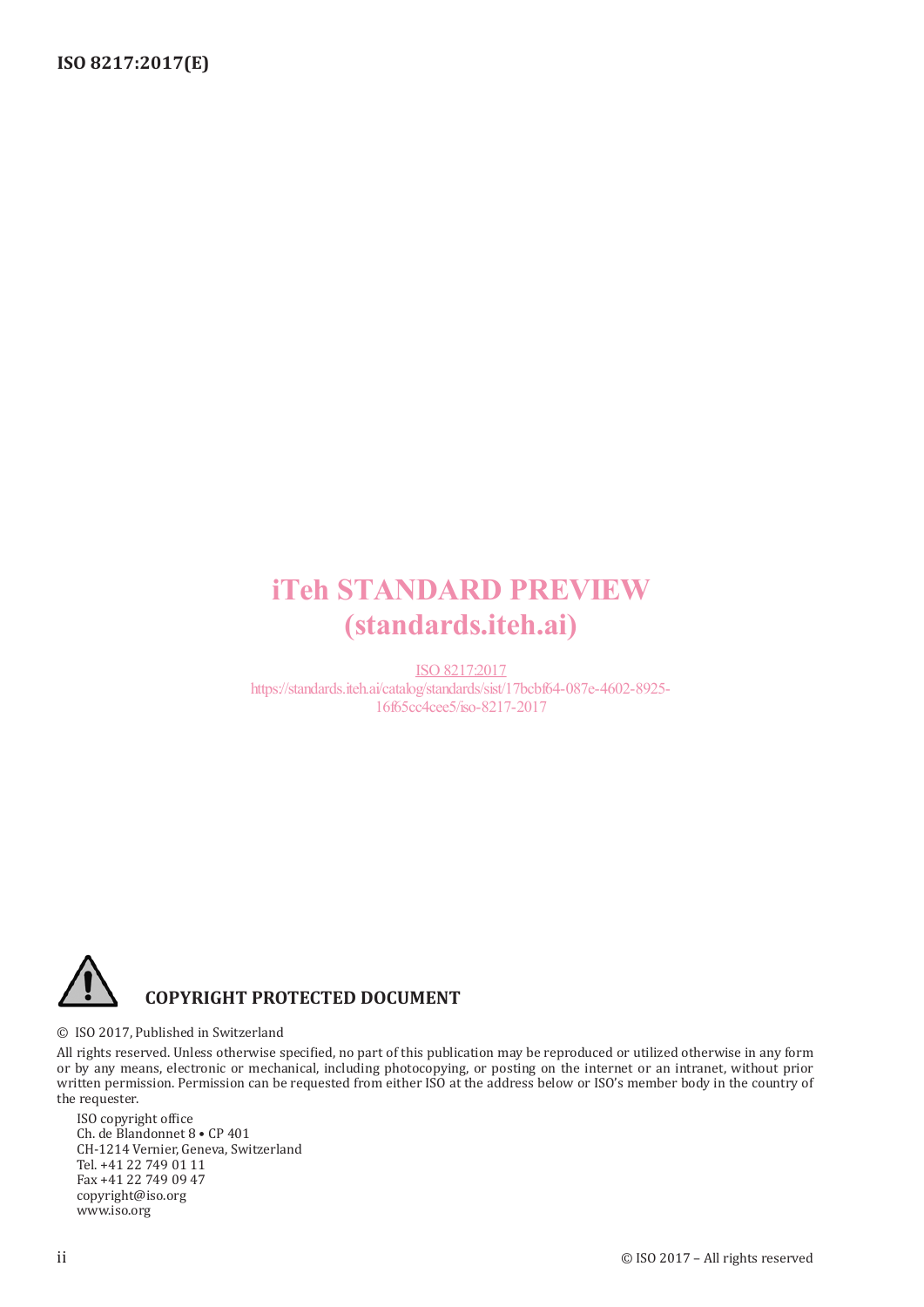Page

## **Contents**

| 1                                                                                                                                                                                                                                              |              |                                                                                                                   |  |
|------------------------------------------------------------------------------------------------------------------------------------------------------------------------------------------------------------------------------------------------|--------------|-------------------------------------------------------------------------------------------------------------------|--|
| 2                                                                                                                                                                                                                                              |              |                                                                                                                   |  |
| 3                                                                                                                                                                                                                                              |              |                                                                                                                   |  |
|                                                                                                                                                                                                                                                |              |                                                                                                                   |  |
| 4                                                                                                                                                                                                                                              |              | Application and sampling <u>Electronian and sampling</u> 3                                                        |  |
| 5                                                                                                                                                                                                                                              |              |                                                                                                                   |  |
| 6                                                                                                                                                                                                                                              |              |                                                                                                                   |  |
|                                                                                                                                                                                                                                                | 6.1          |                                                                                                                   |  |
|                                                                                                                                                                                                                                                | 6.2          |                                                                                                                   |  |
|                                                                                                                                                                                                                                                | 6.3<br>6.4   |                                                                                                                   |  |
|                                                                                                                                                                                                                                                | 6.5          |                                                                                                                   |  |
|                                                                                                                                                                                                                                                | 6.6          |                                                                                                                   |  |
|                                                                                                                                                                                                                                                | 6.7          |                                                                                                                   |  |
|                                                                                                                                                                                                                                                | 6.8          |                                                                                                                   |  |
|                                                                                                                                                                                                                                                | 6.9          |                                                                                                                   |  |
|                                                                                                                                                                                                                                                | 6.10         |                                                                                                                   |  |
|                                                                                                                                                                                                                                                | 6.11         | Fatty acid methyl ester(s) (FAME)<br>Pour point/cloud point/cold filter plugging point <b>V.I.F.W</b>             |  |
|                                                                                                                                                                                                                                                | 6.12         | Appearance/water (standards.iteh.ai) 6                                                                            |  |
|                                                                                                                                                                                                                                                | 6.13         |                                                                                                                   |  |
|                                                                                                                                                                                                                                                | 6.14         |                                                                                                                   |  |
|                                                                                                                                                                                                                                                | 6.15<br>6.16 |                                                                                                                   |  |
|                                                                                                                                                                                                                                                | 6.17         |                                                                                                                   |  |
| 7                                                                                                                                                                                                                                              |              |                                                                                                                   |  |
| 8                                                                                                                                                                                                                                              |              | Precision and interpretation of test results <b>Execution</b> 3                                                   |  |
|                                                                                                                                                                                                                                                |              |                                                                                                                   |  |
|                                                                                                                                                                                                                                                |              |                                                                                                                   |  |
|                                                                                                                                                                                                                                                |              |                                                                                                                   |  |
|                                                                                                                                                                                                                                                |              |                                                                                                                   |  |
|                                                                                                                                                                                                                                                |              | Annex D (informative) Hydrogen sulfide <b>Manual Annex D</b> (informative) Hydrogen sulfide <b>Manual Annex D</b> |  |
|                                                                                                                                                                                                                                                |              |                                                                                                                   |  |
| Annex F (informative) Ash 29                                                                                                                                                                                                                   |              |                                                                                                                   |  |
| Annex G (informative) Used lubricating oil <b>Annex G</b> (informative) Used lubricating oil <b>Annex G</b> (informative) Used lubricating oil <b>Annex Annex Annex Annex Annex Annex Annex Annex Annex Annex Annex Annex Annex Annex Anne</b> |              |                                                                                                                   |  |
|                                                                                                                                                                                                                                                |              | Annex H (informative) Specific energy 21                                                                          |  |
|                                                                                                                                                                                                                                                |              |                                                                                                                   |  |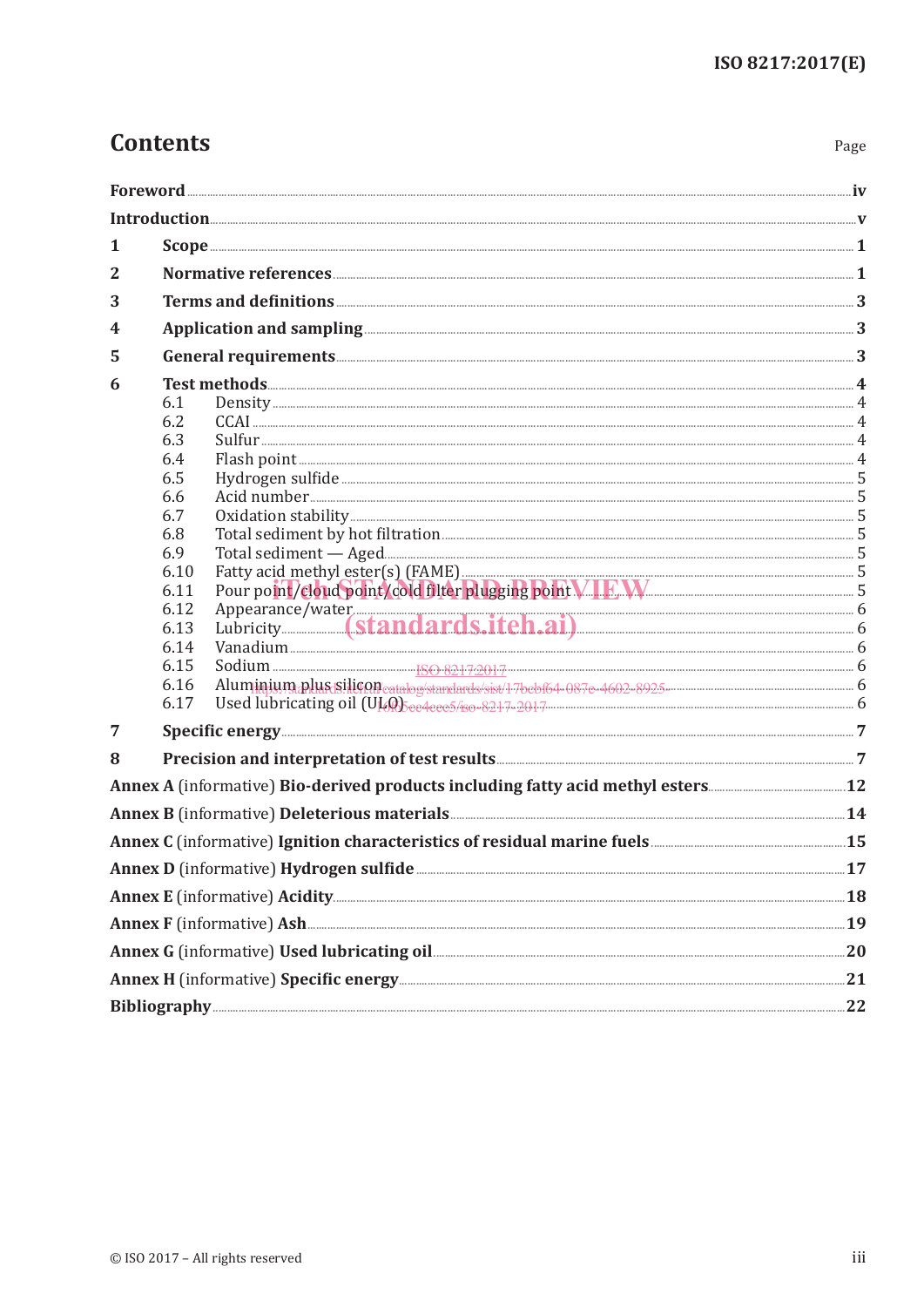## **Foreword**

ISO (the International Organization for Standardization) is a worldwide federation of national standards bodies (ISO member bodies). The work of preparing International Standards is normally carried out through ISO technical committees. Each member body interested in a subject for which a technical committee has been established has the right to be represented on that committee. International organizations, governmental and non-governmental, in liaison with ISO, also take part in the work. ISO collaborates closely with the International Electrotechnical Commission (IEC) on all matters of electrotechnical standardization.

The procedures used to develop this document and those intended for its further maintenance are described in the ISO/IEC Directives, Part 1. In particular the different approval criteria needed for the different types of ISO documents should be noted. This document was drafted in accordance with the editorial rules of the ISO/IEC Directives, Part 2 (see www.iso.org/directives).

Attention is drawn to the possibility that some of the elements of this document may be the subject of patent rights. ISO shall not be held responsible for identifying any or all such patent rights. Details of any patent rights identified during the development of the document will be in the Introduction and/or on the ISO list of patent declarations received (see www.iso.org/patents).

Any trade name used in this document is information given for the convenience of users and does not constitute an endorsement.

For an explanation on the voluntary nature of standards, the meaning of ISO specific terms and expressions related to conformity assessment, as well as information about ISO's adherence to the<br>World Trade Organization (WTO) principles in the Technical Barriers to Trade (TBT) see the following World Trade Organization (WTO) principles in the Technical Barriers to Trade (TBT) see the following URL: <u>www.iso.org/iso/foreword.html</u>. (standards.iteh.ai)

This document was prepared by Technical Committee ISO/TC 28, *Petroleum products and related products of synthetic or biological origin*, Subcommittee SC 4, *Classifications and specifications.* iteh.ai/catalog/standard

This sixth edition cancels and replaces the fifth edition (ISO-8217:2012), which has been technically revised.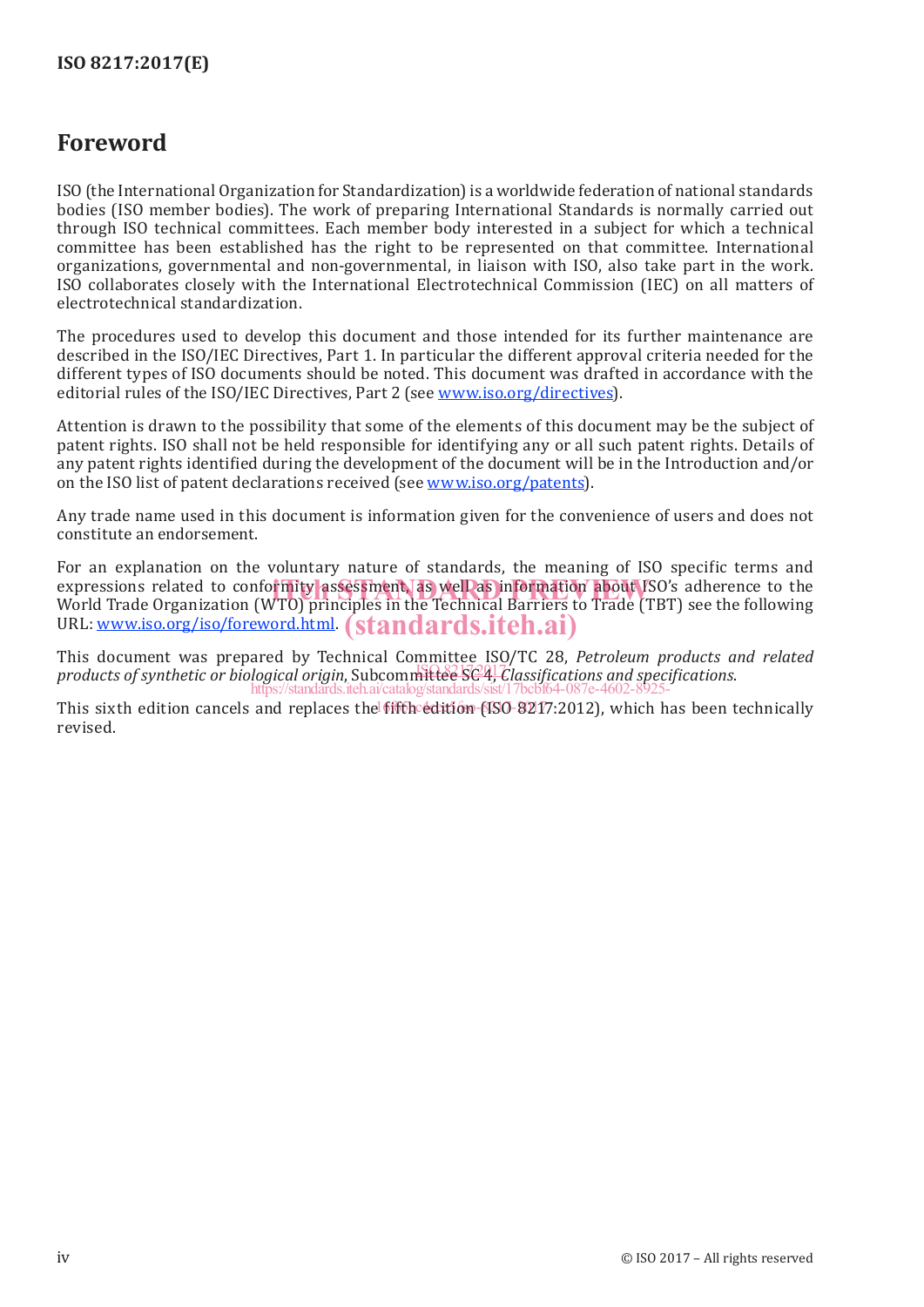## **Introduction**

#### **General**

This document was prepared in cooperation with ship owners, ship operators, shipping associations, national standards bodies, classification societies, fuel testing services, engine designers, marine fuel suppliers, fuel additive suppliers and the petroleum industry to meet the requirements for marine fuels supplied on a world-wide basis for consumption on board ships.

The increasing demands of environmental legislation are leading to a transition in the nature of marine fuels supplied from traditional oil products derived from the processing of petroleum crude to the potential inclusion of oil products derived from renewable and/or alternative sources. This document takes into consideration the diverse nature of these fuels and incorporates a number of categories of distillate or residual fuels, even though not all categories may be available in every supply location.

#### **Classification**

The categories of fuel in this document have been classified in accordance with ISO 8216-1[1].

At the time of preparation of this document, a number of unconventional fuels have been offered to the market which do not conform exactly to this particular distillate/residual categorization. In these instances, it is recommended that the fuel characteristics or limits should be agreed between the purchaser and supplier and defined by both a category of fuel as given by this document together with any different or additional fuel characteristics or limits necessary to adequately define that fuel.

## International statutory requirements DARD PREVIEW

This document specifies allowable animum flash point limits following the provisions given in the SOLAS Convention[2]. MARPOL Annex VI[3], which controls air pollution from ships, includes a requirement that either the fuel shall not exceed a specified maximum sulfur content or an approved equivalent alternative means be used thuring the lifetime of this document, regional and/or national bodies may introduce their own local emission requirements, which can impact the allowable sulfur content, for example, the EU Sulphur Directive<sup>[4]</sup>. It is the purchaser's and the user's responsibility to establish which statutory requirements are to be met and specify on that basis the corresponding maximum fuel sulfur content to the supplier.

#### **Changes with respect to ISO 8217:2012**

This sixth edition reflects important and significant changes. These include substantial amendments to the scope (Clause 1) and to the general requirements (Clause 5).

Changes to the distillate fuels include the following:

- additional grades, DFA, DFZ and DFB have been added with a maximum fatty acid methyl ester(s) (FAME) content of 7,0 volume %;
- the sulfur content of DMA and DMZ has been reduced to a maximum of 1,00 mass %;
- the sulfur content of DMB has been reduced to a maximum of 1,50 mass  $\%$ :
- requirements for the following characteristics have been added to winter grades of DMA and DMZ: cloud point and cold filter plugging point.

The following annexes, previously included, have been deleted, but the key information is included in the body of this document or is available in referenced industry publications:

- Sulfur content;
- Flash point;
- Catalyst fines;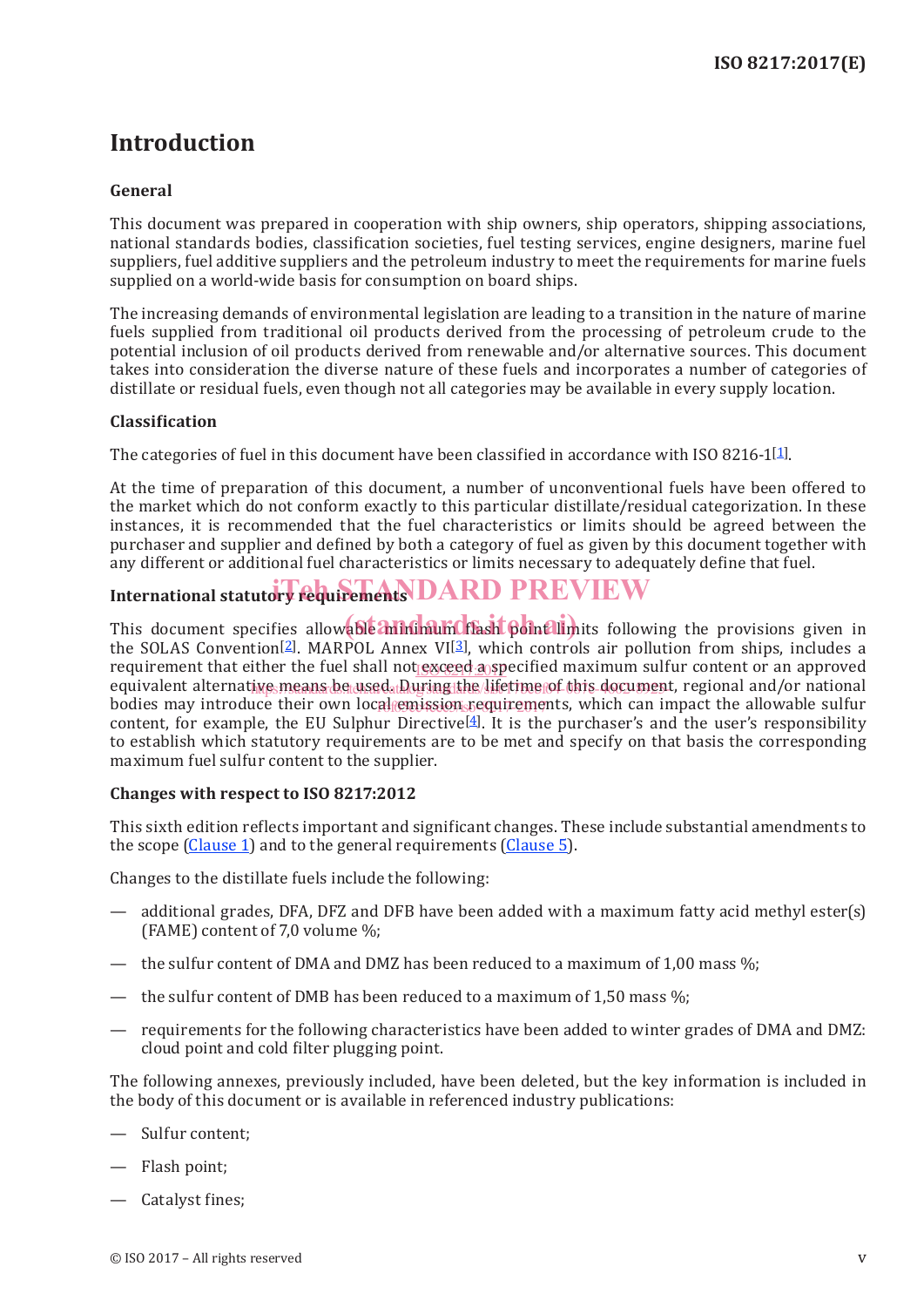## **ISO 8217:2017(E)**

— Precision and interpretation of test results.

All other annexes have been reviewed and updated.

# iTeh STANDARD PREVIEW (standards.iteh.ai)

ISO 8217:2017 https://standards.iteh.ai/catalog/standards/sist/17bcbf64-087e-4602-8925- 16f65cc4cee5/iso-8217-2017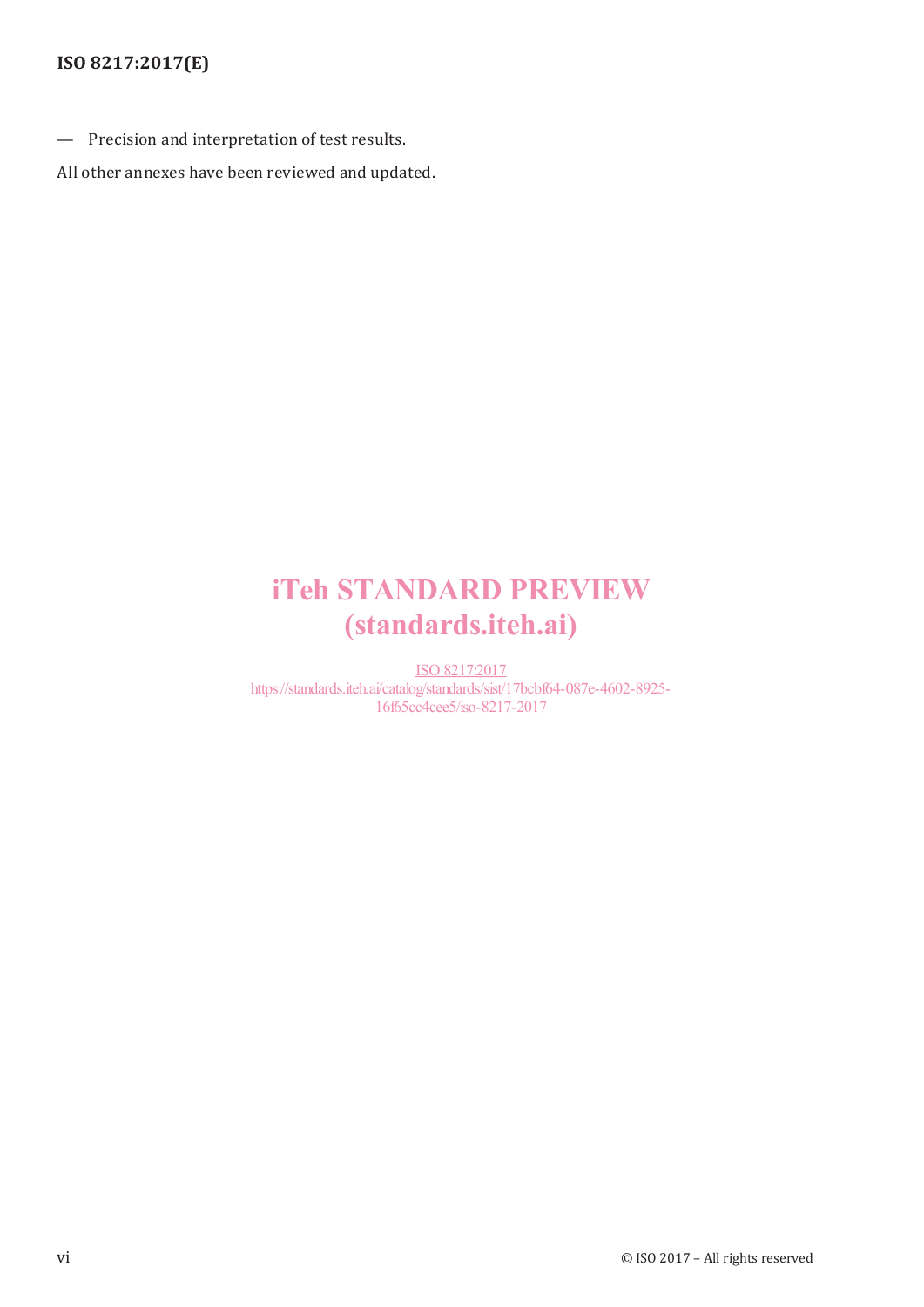## **Petroleum products — Fuels (class F) — Specifications of marine fuels**

**WARNING — The handling and use of products specified in this document can be hazardous if suitable precautions are not observed. This document does not purport to address all of the safety and health considerations that can be associated with its use. It is the responsibility of the users of this document to establish appropriate safety and health practices and to determine the applicability of regulatory limitations prior to use.**

### **1 Scope**

This document specifies the requirements for fuels for use in marine diesel engines and boilers, prior to conventional onboard treatment (settling, centrifuging, filtration) before use. The specifications for fuels in this document can also be applied to fuels used in stationary diesel engines of the same or similar type as those used for marine purposes.

This document specifies seven categories of distillate fuels, one of which is for diesel engines used for emergency purposes. It also specifies six categories of residual fuels.

For the purposes of this document, the term "fuels" is currently used to include the following:

- hydrocarbons from petroleum crude oil, oil sands and shale;
- 
- hydrocarbons from synthetic or renewable sources, similar in composition to petroleum distillate fuels; ISO 8217:2017
- blends of the above/with a fatty acid methyl ester (s) { FAME} component where permitted.

NOTE 1 Appropriate guidance about fuel treatment systems for diesel engines is published by the International Council on Combustion Engines (CIMAC)[5]. 16f65cc4cee5/iso-8217-2017

NOTE 2 Requirements for gas turbine fuels used in marine applications are specified in ISO 4261[6].

NOTE 3 For the purposes of this document, the terms "mass %" and "volume %" are used to represent the mass and volume fractions respectively.

### **2 Normative references**

The following documents are referred to in the text in such a way that some or all of their content constitutes requirements of this document. For dated references, only the edition cited applies. For undated references, the latest edition of the referenced document (including any amendments) applies.

ISO 2719, *Determination of flash point — Pensky-Martens closed cup method*

ISO 3015, Petroleum products — Determination of cloud point

ISO 3016, *Petroleum products — Determination of pour point*

ISO 3104, *Petroleum products — Transparent and opaque liquids — Determination of kinematic viscosity and calculation of dynamic viscosity*

ISO 3675, *Crude petroleum and liquid petroleum products — Laboratory determination of density — Hydrometer method*

ISO 3733, *Petroleum products and bituminous materials — Determination of water — Distillation method*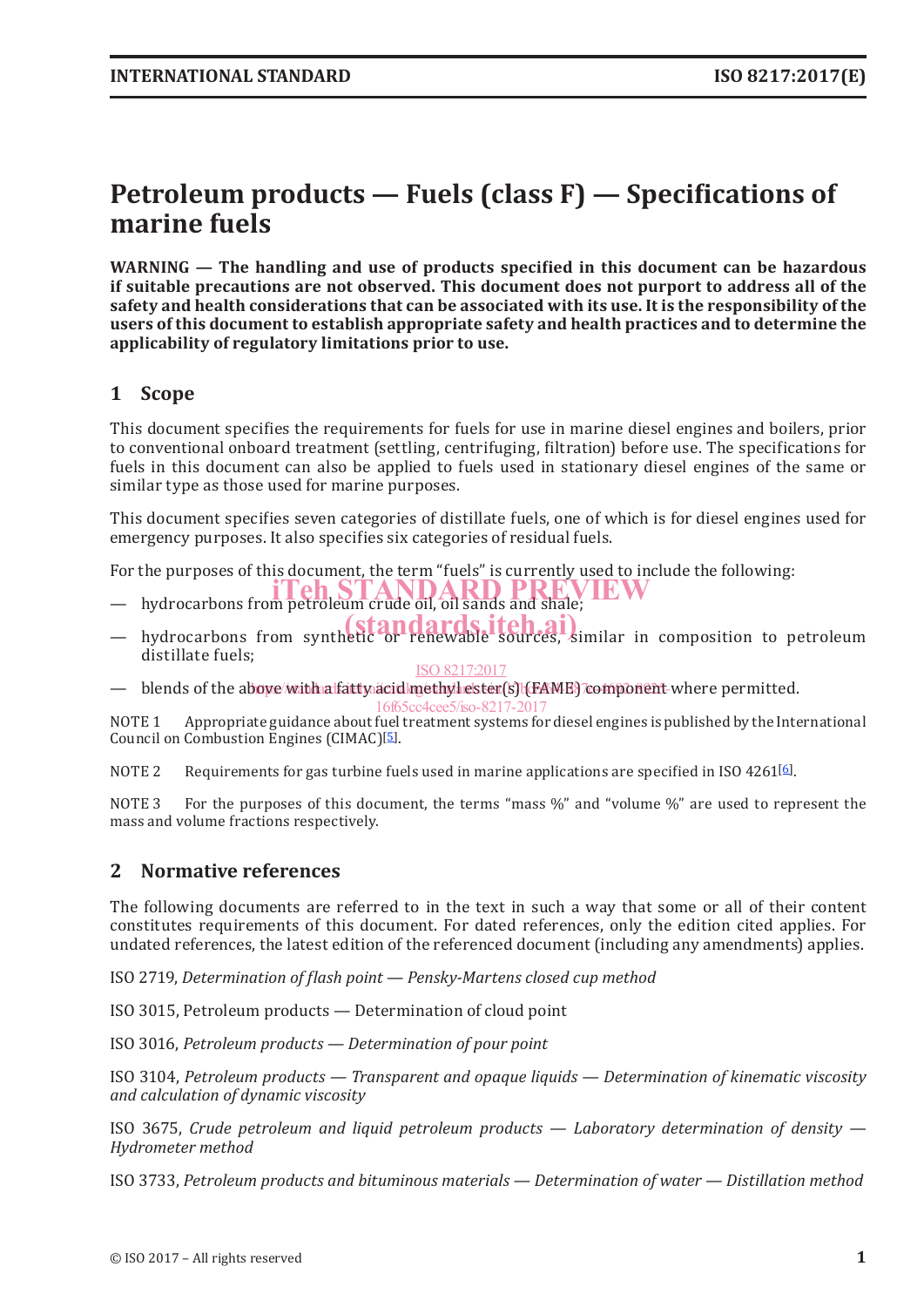## **ISO 8217:2017(E)**

ISO 4259, *Petroleum products — Determination and application of precision data in relation to methods of test*

ISO 4264, *Petroleum products — Calculation of cetane index of middle-distillate fuels by the four-variable equation*

ISO 6245, *Petroleum products — Determination of ash*

ISO 8754, *Petroleum products — Determination of sulfur content — Energy-dispersive X-ray fluorescence spectrometry*

ISO 10307-1, *Petroleum products — Total sediment in residual fuel oils — Part 1: Determination by hot filtration*

ISO 10307-2, *Petroleum products — Total sediment in residual fuel oils — Part 2: Determination using standard procedures for ageing*

ISO 10370, *Petroleum products — Determination of carbon residue — Micro method*

ISO 10478, *Petroleum products — Determination of aluminium and silicon in fuel oils — Inductively coupled plasma emission and atomic absorption spectroscopy methods*

ISO 12156-1, *Diesel fuel — Assessment of lubricity using the high-frequency reciprocating rig (HFRR) — Part 1: Test method*

ISO 12185, *Crude petroleum and petroleum products — Determination of density — Oscillating U-tube method* iTeh STANDARD PREVIEW

ISO 12205, Petroleum products — Deter<mark>mination of the oxidation stabili</mark>ty of middle-distillate fuels

ISO 12937, *Petroleum products — Determination of water — Coulometric Karl Fischer titration method* ISO 8217:2017

ISO 13739, *Petroleum products — Procedures for transfer of bunkers to vessels* https://standards.iteh.ai/catalog/standards/sist/17bcbf64-087e-4602-8925-

ISO 14596, *Petroleum products — Determination of sulfur content — Wavelength-dispersive X-ray fluorescence spectrometry* 16f65cc4cee5/iso-8217-2017

ISO 14597, *Petroleum products — Determination of vanadium and nickel content — Wavelength-dispersive X-ray fluorescence spectrometry*

ASTM D664, *Standard Test Method for Acid Number of Petroleum Products by Potentiometric Titration*

ASTM D4294, *Standard Test Method for Sulfur in Petroleum and Petroleum Products by Energy Dispersive X-ray Fluorescence Spectrometry*

ASTM D6751, *Standard Specification for Biodiesel Fuel Blend Stock (B100) for Middle Distillate Fuels*

ASTM D7963, *Standard Test Method for determination of the contamination level of Fatty Acid Methyl Esters in middle distillate and residual fuels using flow analysis by Fourier-Transform Infrared spectroscopyrapid screening method*

EN 14214, *Liquid petroleum products — Fatty acid methyl esters (FAME) for use in diesel engines and heating applications — Requirements and test methods*

IP 309, *Diesel and domestic heating fuels — Determination of cold filter plugging point*

IP 470, *Determination of aluminium, silicon, vanadium, nickel, iron, calcium, zinc and sodium in residual fuel oil by ashing, fusion and atomic absorption spectrometry*

IP 500, *Determination of the phosphorus content of residual fuels by ultra-violet spectrometry*

IP 501, *Determination of aluminium, silicon, vanadium, nickel, iron, sodium, calcium, zinc and phosphorus in residual fuel oil by ashing, fusion and inductively coupled plasma emission spectrometry*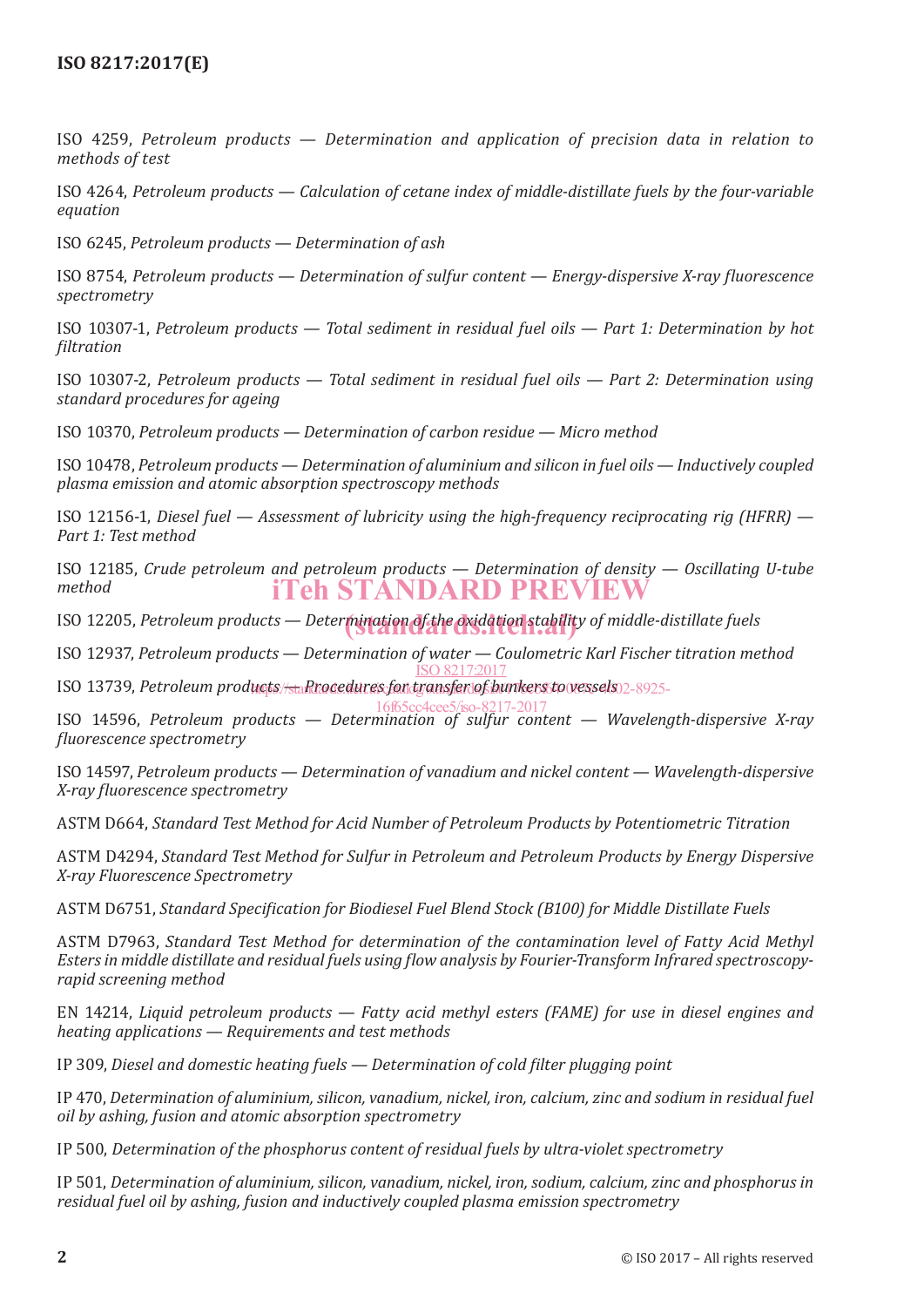IP 570, *Determination of hydrogen sulfide in fuel oils — Rapid liquid phase extraction method*

IP 579, *Liquid petroleum products — Determination of fatty acid methyl ester (FAME) content in middle distillates — Infrared spectrometry method*

IP 612,*Diesel and domestic heating fuels — Determination of cold filter plugging point Linear cooling bath method — Linear cooling bath method*

### **3 Terms and definitions**

No terms and definitions are listed in this document.

ISO and IEC maintain terminological databases for use in standardization at the following addresses:

- IEC Electropedia: available at http://www.electropedia.org/
- ISO Online browsing platform: available at http://www.iso.org/obp/

## **4 Application and sampling**

This document specifies the required properties for fuels at the time and place of custody transfer. Samples for quality verification may be taken in any location agreed between the parties.

The sampling of fuels for analysis shall be carried out in accordance with the procedures given in ISO 13739 or an equivalent pational standard. Where specific sampling requirements are documented<br>in the referenced test methods, these shall be adhered to in the referenced test methods, these shall be adhered to.

## (standards.iteh.ai)

#### **5 General requirements**

#### ISO 8217:2017

**5.1** The fuel as supplied shall be homogeneous and conform to the characteristics and limits given in The fuel as supplied shall be homogeneous and conform to the characteristics and limits given in Table 1 or Table 2, as appropriate, when tested in accordance with the methods specified. 16f65ec4cee3/iso-8217-2017

The fuel composition shall consist predominantly of hydrocarbons primarily derived from petroleum sources while it may also contain hydrocarbons from the following:

- synthetic or renewable sources such as Hydrotreated Vegetable Oil (HVO), Gas to Liquid (GTL) or Biomass to Liquid (BTL);
- co-processing of renewable feedstock at refineries with petroleum feedstock.

The DF grades, as defined in ISO 8216, include up to 7,0 volume % FAME (see Table 1), where FAME at the time of blending shall be in accordance with the requirements of EN 14214 or ASTM D6751.

#### DMX shall be free of FAME.

The DMA, DMZ, DMB and RM grades shall not include FAME other than a "*de minimis*" level. In the context of this document, "*de minimis*" means an amount that does not render the fuel unacceptable for use in marine applications that are not designed or suited to handling fuels containing FAME.

NOTE See  $\Delta$  for more details on the level and impacts of FAME.

**5.2** The fuel shall be free from any material at a concentration that causes the fuel to be unacceptable for use in accordance with Clause 1 (i.e. material not at a concentration that is harmful to personnel, jeopardizes the safety of the ship, or adversely affects the performance of the machinery).

NOTE See Annex B.

**5.3** Subject to the requirements of  $\overline{5.1}$  and  $\overline{5.2}$ , additives that improve some aspects of the fuel's characteristics or performance are permitted.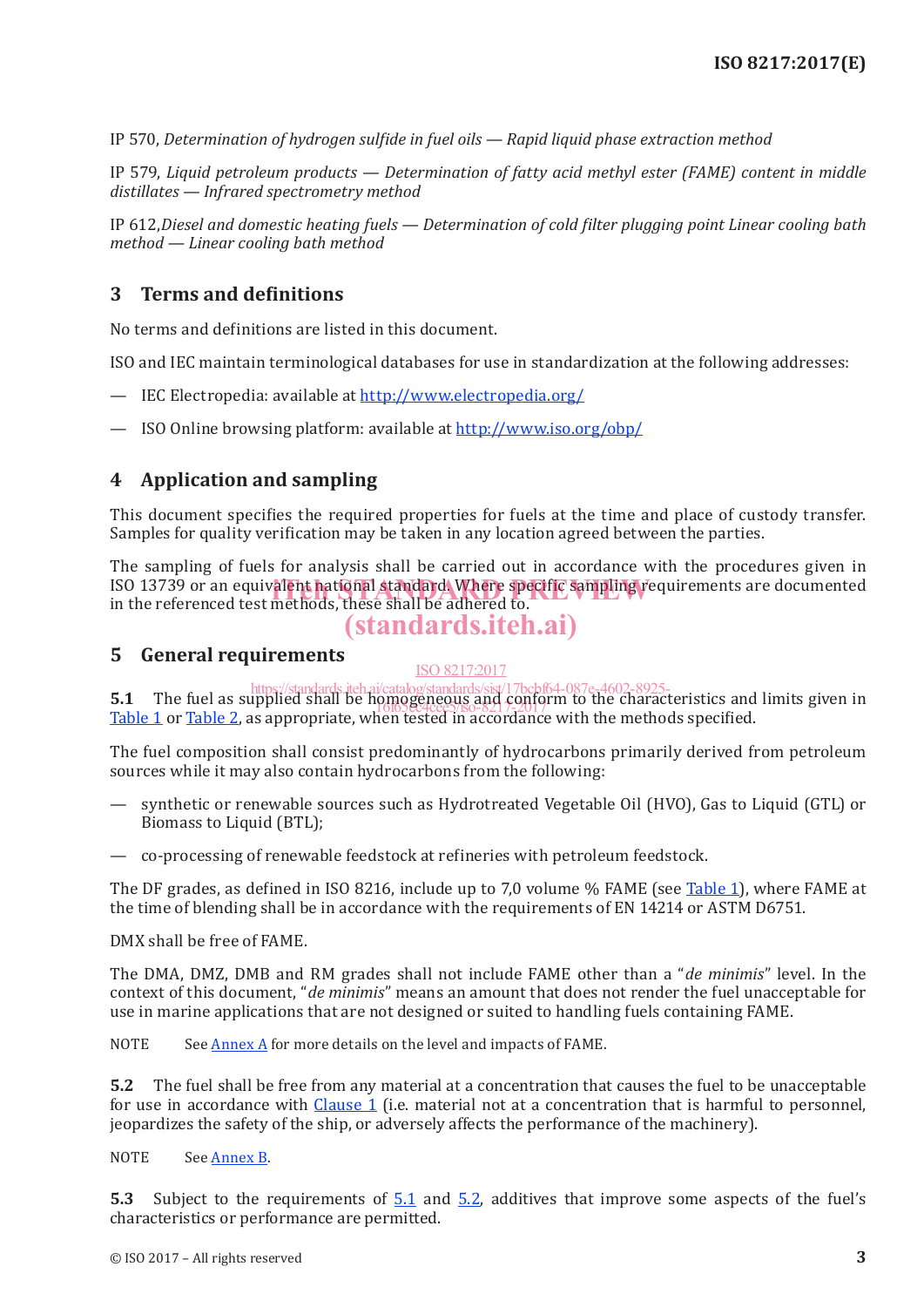## **6 Test methods**

#### **6.1 Density**

In case of disagreement concerning density, all parties shall agree, prior to additional testing, upon the test method to be used.

### **6.2 CCAI**

Calculated carbon aromaticity index (CCAI) shall be as specified in Table 2.

The CCAI value is calculated in accordance with Lewis, et al. [ $\mathbb{Z}$ ], using Formula (1):

$$
CCAI = \rho_{15} - 81 - 141 \cdot \lg \left[ \lg \left( v + 0.85 \right) \right] - 483 \cdot \lg \frac{T + 273}{323}
$$
 (1)

where

 $\rho_1$ <sub>5</sub> is the density at 15 °C, expressed in kilograms per cubic metre;

- lg is the logarithm to base 10;
- $\nu$  is the kinematic viscosity at temperature *T*, expressed in millimetres squared per second;
- $T$  is the temperature, expressed in degrees Celsius, at which the kinematic viscosity is determined. (standards.iteh.ai)

Density, *ρ*15, and viscosity, *v*, shall be determined according to the test methods specified in Table 2.

NOTE 1 CCAI was originally developed as an indicator of ignition performance, but is included in Table 2 in order to avoid fuels with uncharacteristic density-viscosity relationships (see Annex C)<sup>925-</sup> 16f65cc4cee5/iso-8217-2017

NOTE 2 For engines and/or applications where the ignition quality is known to be particularly critical, Annex C provides a basis for suppliers and purchasers of residual fuels to agree on tighter ignition quality characteristics.

NOTE 3 For RME 180 and RMK 380, when blending at or close to the maximum density, the CCAI limit restricts the combination of density and viscosity.

### **6.3 Sulfur**

Sulfur test precision for fuels containing FAME has not been established for the test methods ISO 8754 and ISO 14596 at the time of preparing this International Standard. The sulfur test precision for distillate fuels containing FAME has been established for test method ASTM D4294.

The reference test method shall be ISO 8754 for DM and RM grades and ASTM D4294 for DF grades.

In case of disagreement concerning sulfur content, all parties shall agree, prior to additional testing, upon the same sulfur certified reference material.

### **6.4 Flash point**

The flash point for all fuels, except for DMX, is set at 60 °C minimum according to the International Convention for Safety of Life at Sea (SOLAS)[2].

Residual fuels have the potential to produce a flammable atmosphere in a tank headspace, even when stored at a temperature below the measured flash point. Appropriate precautions are necessary, therefore, to ensure the safety of the ship and personnel. Further information and advice on precautionary measures are given in References  $[8]$  to  $[11]$ .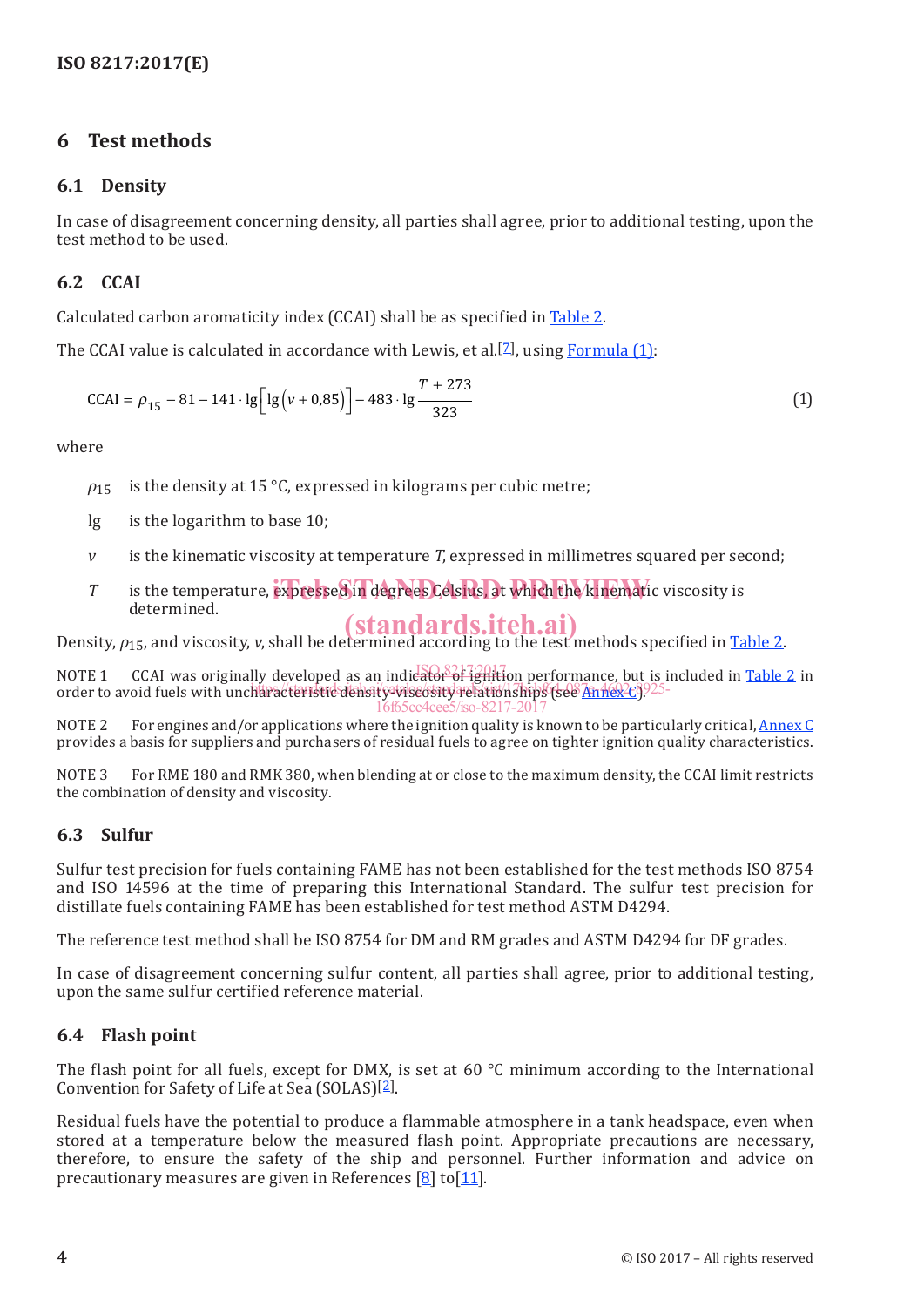The flash point is not a physical constant, but is dependent on the test method, the apparatus and the procedure used.

The flash point for fuels in Table 1 shall be determined in accordance with ISO 2719, Procedure A. The flash point of fuels in Table 2 shall be determined in accordance with ISO 2719, Procedure B.

#### **6.5 Hydrogen sulfide**

The reference test method shall be IP 570, Procedure A.

**WARNING — Hydrogen sulfide (H2S) is a highly toxic gas. Exposure to high vapour concentrations is hazardous and, in extreme cases, can be fatal. It is critical that ship owners, operators and other responsible parties continue to maintain appropriate safety practices designed to protect the crew and others who could be exposed to H2S; see Annex D.**

#### **6.6 Acid number**

The fuel shall be free of inorganic acids. The fuel shall be tested in accordance with ASTM D664.

NOTE See Annex E.

#### **6.7 Oxidation stability**

The oxidation stability shall be as specified in Table 1.

NOTE 1 The oxidation stability limit takes into account that some refinery processes used to manufacture distillate fuels lead to products that have limited oxidation stability and that bio-derived products, e.g. FAME,<br>can impact the oxidation stability of the fuel. Can COS. ICCI..AI can impact the oxidation stability of the fuel.  $^{\prime}$  at  $^{\prime}$  (S. IUCII. all

NOTE 2 See Annex A. ISO 8217:2017

https://standards.iteh.ai/catalog/standards/sist/17bcbf64-087e-4602-8925-

#### **6.8** Total sediment by hot filtration 4cee5/iso-8217-2017

If the appearance of DMB or DFB is assessed as not clear and bright (see 6.12), the total sediment shall be determined by the test method ISO 10307‑1, typically called existent total sediment.

#### **6.9 Total sediment — Aged**

Either of the standard procedures for ageing in ISO 10307-2 can be used: accelerated total sediment (TSA) or potential total sediment test (TSP).

The reference test method shall be the potential total sediment test in accordance with ISO 10307-2.

#### **6.10 Fatty acid methyl ester(s) (FAME)**

Test method IP 579 is not applicable to RM grades at the time of preparation of this document. Test method ASTM D7963 is applicable to all DM, DF and RM grades.

The reference test method shall be IP 579 for DM and DF grades.

NOTE See Annex A.

#### **6.11 Pour point/cloud point/cold filter plugging point**

The purchaser should confirm that the cold flow characteristics (pour point, cloud point, cold filter plugging point) are suitable for the ship's design and intended voyage.

Issues with low temperature operability (i.e. deposition of solidified wax in fuel tanks, fuel lines, centrifuges and filters) can occur with distillate fuels. The pour point requirement as defined in Table 1